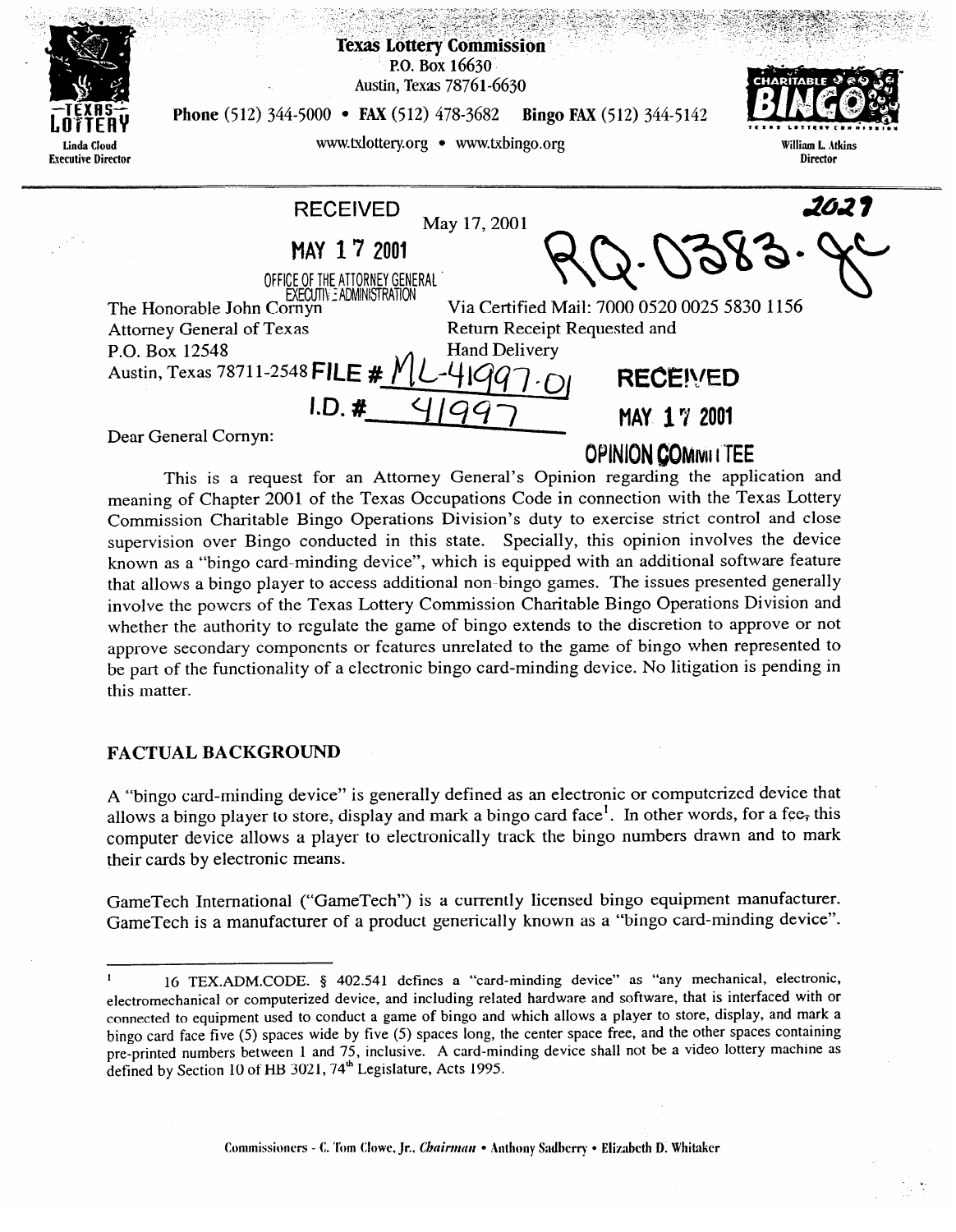On October 30, 2000, GameTech submitted for testing and approval, as it is required to do by administrative rule, a specific type of device: the "Diamond Too". The Diamond Too device contains software that is designed to be installed in an electronic bingo card-minding device so that a bingo player, in addition to using the bingo card minding device to keep track of multiple bingo cards, can also access software games.

In addition to the fee paid to use the electronic bingo-card minding device, for an extra fee, known as "supersizing", additional software can be activated to provide games to the bingo player.<sup>2</sup> These additional games may include different versions of solitaire, pegs (a game using golf tees and a triangular block of wood with holes for the tees), puzzles (pictures that are broken in puzzle pieces and reassembled), and video poker. As to these games except video poker, it is unknown whether starting credits are awarded or accumulated. It is also not known whether these games allow for the adjustment of winnings.

The video poker games use a video playing screen that displays five dealt cards, any of which can be held for a second deal. The video poker games allow a bet ranging from one credit to the maximum credit of five. These credits are referred to as "coins" on the winning hand chart at the top of the play screen. The chart displays the winning amount of the hand, flush, strait, three of a kind, etc. based on how many coins were bet. When playing the video poker games, the screen shows a starting credit amount of five hundred coins and offers two versions of poker, "Jacks or Better" and "Deuces Wild". In connection with the video poker games, credits can be accumulated. It is not known whether either video poker game allows for the adjustment of winnings.

The device housing the electronic bingo card-minding device and the additional games, including the video poker game, does not have a port allowing for the insertion of money or tokens or for the dispensing of tickets, gift certificates, or tokens.

# LEGAL AUTHORITIES

# **CHARITABLE BINGO OPERATIONS REGULATORY AUTHORITY**

The Texas Lottery Commission Charitable Bingo Operations Division ("CBOD") has authority to regulate bingo and is directed to *"exercise strict control and close supervision over all bingo conducted* in this state so that bingo is fairly conducted and the proceeds derived from bingo are used for an authorized purpose", (emphasis added) Bingo Enabling Act (hereafter the "BEA"), TEX. OCC. CODE § 2001.051(b).

<sup>&</sup>lt;sup>2</sup> It is unknown whether there is a different fee for packs containing some or all of the additional games, or further whether the packs are sold in different dollar denominations.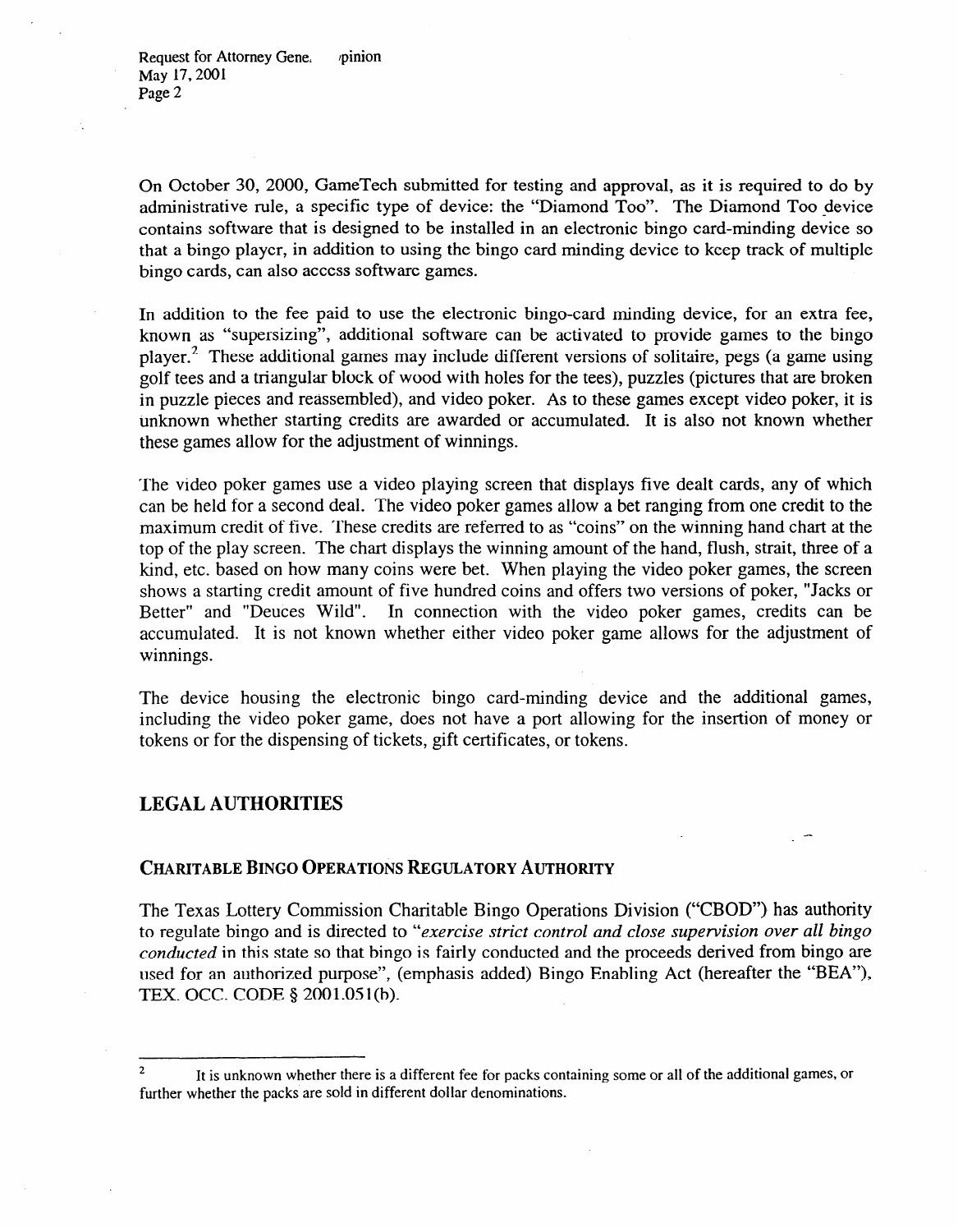### **ELECTRONIC BINGO CARD-MINDING DEVICES**

The BEA authorizes electronic bingo card-minding devices with certain limitations. The limitations are enumerated in section 2001.409 of the BEA, which states:

(a) a person may not use a card-minding device:

(1) to generate or determine the random letters, numbers, or other symbols used in playing the bingo card played with the device's assistance;

(2) as a receptacle for the deposit of tokens or money in payment for playing the bingo card played with the device's assistance; or (3) as a dispenser for the payment of a bingo prize, including coins,

(3) as a dispenser for the payment of a bingo prize, including coins, paper currency, or a thing of value for the bingo card played with the device's assistance.<br>(b) Not more than 40 percent of the individuals attending a bingo

occasion, based on the average of two previously submitted quarterly reports, may use electronic or mechanical card-minding devices. This reports, may use electronic or mechanical card-minding devices. This subsection does not apply to pull-tab bingo.

The Commission, by rule, has required manufacturers of electronic bingo card-minding devices to submit an identical prototype of all bingo card-minding devices for approval prior to being sold, leased, or otherwise provided. Charitable Bingo Administrative Rules, 16 TEX. ADM. CODE  $§$  402.555 provides that:  $\frac{1}{3}$  ,  $\frac{1}{3}$  ,  $\frac{1}{3}$  ,  $\frac{1}{3}$  provides that:

(b) Approval of Card-minding Devices.<br>(1) No card-minding device may be sold, leased, or otherwise furnished to any person in this state or used in the conduct of bingo for public play unless and until a card-minding device which is identical to the card-minding device intended to be sold, leased, or otherwise furnished has first been presented to the commission by its manufacturer, at the manufacturer's expense, and has been approved by the commission for use within the state.

 $\Delta$ ) An identical card-minding device to the card-minding device intended to be sold, leased, or otherwise furnished must be presented to the commission in Austin for review. If granted, approval extends only to the specific card-minding device approved. Any modification must be approved by the commission.

 $\ast$  $\ast$ 

(5) If the commission detects or discovers any problem with the cardminding device that affects the *security and/or integrity of the bingo* game or card-minding device (emphasis added), the commission may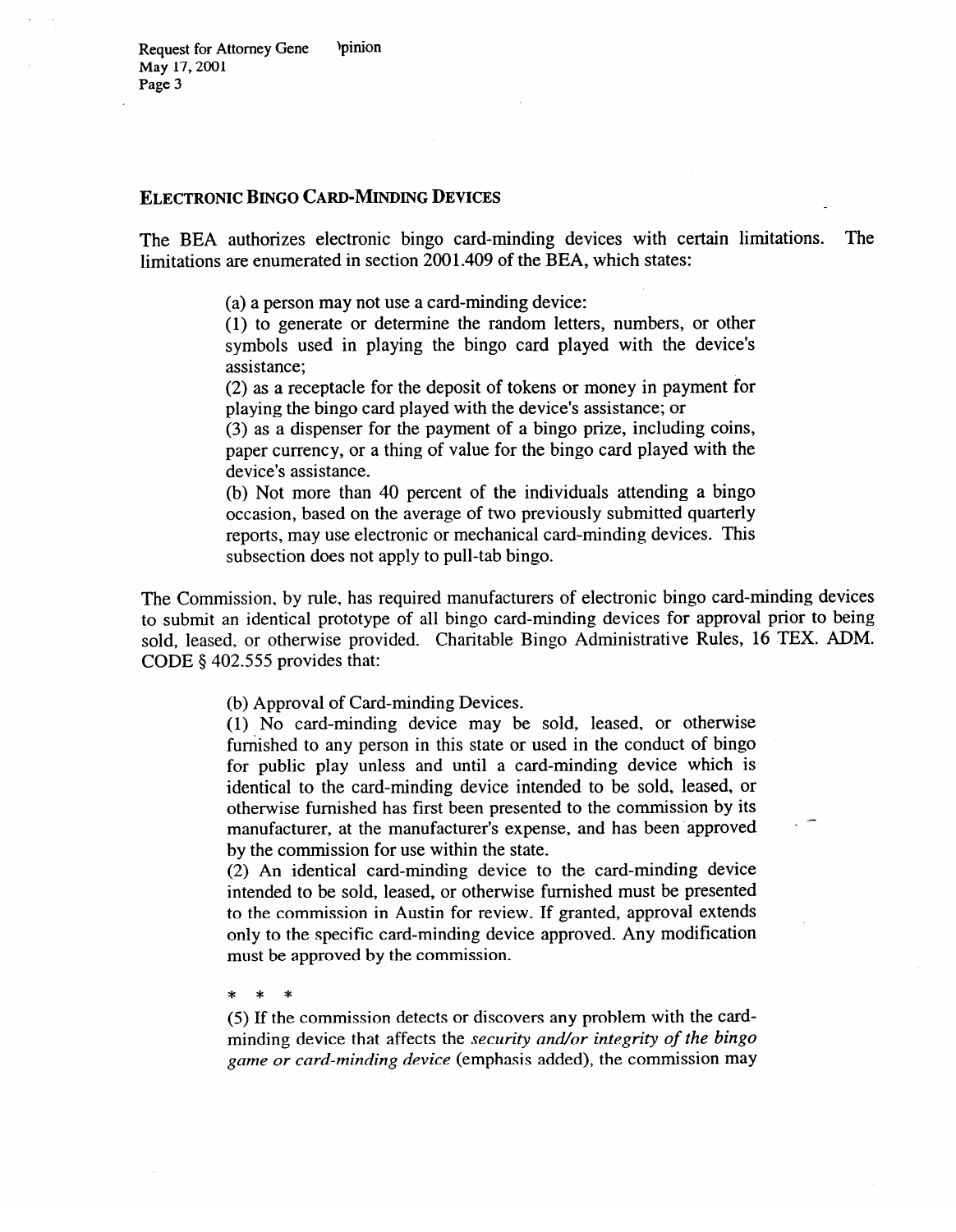\* \* \*

direct the manufacturer, distributor, or conductor to cease the sale, lease, or use of the card-minding device, as applicable. The commission may require the manufacturer to correct the problem or recall the card-minding device immediately upon notification by the commission to the manufacturer. If the manufacturer, distributor, or conductor detects or discovers any defect, malfunction, or problem with the card-minding device, the manufacturer, distributor, or conductor, as applicable, shall immediately remove the card-minding device from use or play and immediately notify the commission of such action.

.

#### **"GAMBLING DEVICE" AS DEFINED BY THE TEXAS PENAL CODE**

TEX. PENAL CODE ANN. § 47.01 provides guidance on the issue of what constitutes a "gambling device". TEX. PENAL CODE ANN. \$47.01 defines a gambling device as:

> (4) "Gambling device" means any electronic, electromechanical, or mechanical contrivance not excluded under Paragraph (B) that for a consideration affords the player an opportunity to obtain anything of value, the award of which is determined solely or partially by chance, even though accompanied by some skill, whether or not the prize is automatically paid by the contrivance. The term:

> (A) includes, but is not limited to, gambling device versions of bingo, keno, blackjack, lottery, roulette, video poker, or similar electronic, electromechanical, or mechanical games, or facsimiles thereof, that operate by chance or partially so, that as a result of the play or operation of the game award credits or free games, and that record the number of free games or credits so awarded and the cancellation or removal of the free games or credits; and

> (B) does not include any electronic, electromechanical, or mechanical contrivance designed, made, and adapted solely for bona fide amusement purposes if the contrivance rewards the player exclusively with noncash merchandise prizes, toys, or novelties, or a representation of value redeemable for those items, that have a wholesale value available from a single play of the game or device of not more than 10 times the amount charged to play the game or device once or \$5, whichever is less.<br> $* * * *$

> (9) "Thing of value" means any benefit, but does not include an unrecorded and immediate right of replay not exchangeable for value.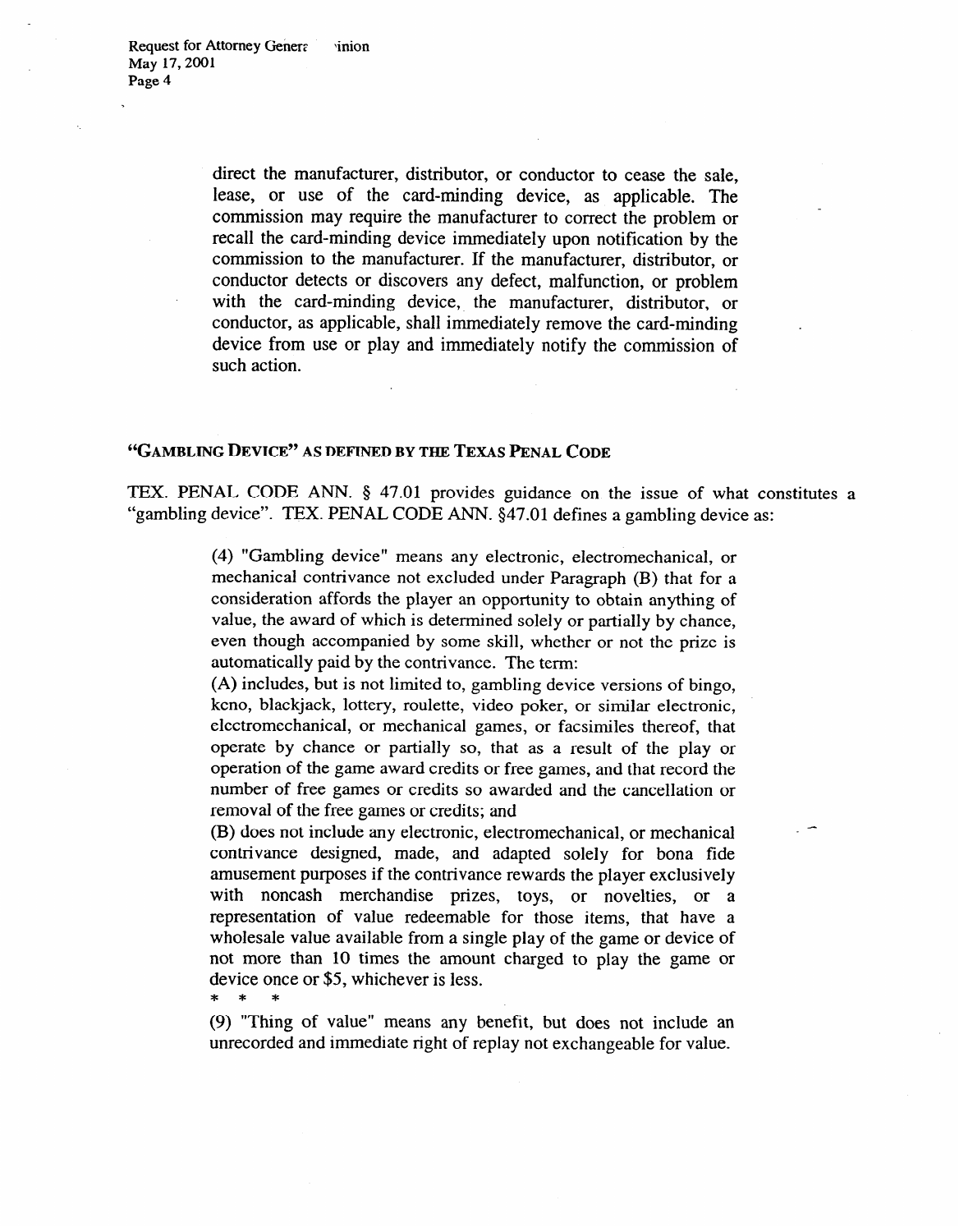The definition of a "gambling device" contained in section 47.01(A) of the Penal Code, includes electronic games that operate by chance if as a result of the play or operation of the game, the game awards credits or free games, records the number of free games or credits, and records the removal or cancellation of free games or credits. While the term "amusement machine" is not defined in the Penal Code, it is inferred that bona fide amusement contrivances are those devices which reward the player with non-cash merchandise prizes, toys, or novelties, with a maximum *\$5.00* prize limit.

Consequently, under current Texas law, in order to meet the criteria as a gambling device there must be three things present:

- (1) consideration;
- (2) an opportunity to obtain anything of value; and
- (3) a prize awarded solely or partially by chance which can include game award credits or free games and which can include the recordation of the number of free games or credits so awarded and the cancellation or removal of the free games or credits.

Finally, if a device meets the definition of a "gambling device", then TEX. PENAL CODE ANN. 5 47.06 makes it a *Class A Misdemeanor* to possess such a device with the intent to further gambling. TEX. PENAL CODE ANN. \$47.06 states:

> (a) A person commits an offense if, with the intent to further gambling, he knowingly owns, manufactures, transfers, or possesses any gambling device that he knows is designed for gambling purposes or any equipment that he knows is designed as a subassembly or essential part of a gambling device.

# **"GAMBLING DEVICE" AS MENTIONED IN THE BINGO ENABLING ACT**

Likewise, section 2001.416 of the BEA provides:

(a) A game of chance other than bingo or a raffle conducted under Chapter 2002 may not be conducted or allowed during a bingo  $\text{occasion.}$ 

\*  $\star$ 

(d) This section does not prohibit the exhibition and play of an amusement machine that is not a gambling device as defined by Section 47.01, Penal Code.

Like the Penal Code, amusement machine" is not defined the BEA.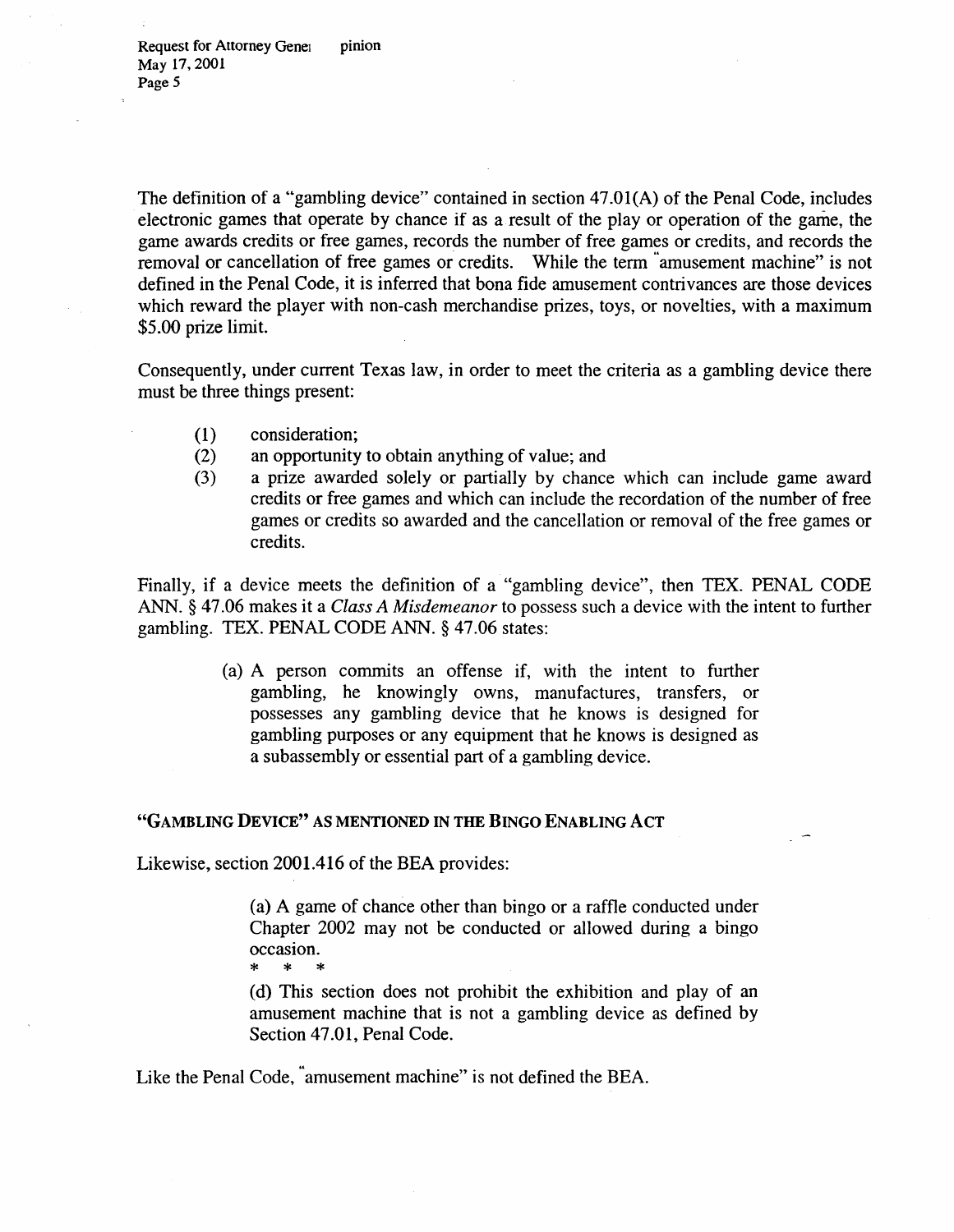Finally, another provision of Texas law, is HB 3021 \$10 (Act of June 17, 1995, HB 3021, \$10, 74<sup>th</sup> Leg., R. S.).<sup>3</sup> The effect of HB 3021, §10 is to prohibit a cash insertion electronic video machine, which dispenses free games or credits redeemable or payable by or for cash coins or tokens.<sup>4</sup> Although HB 3021, §10 refers to the term "electronic video machine", it is not thought to be applicable to this fact situation because, as the Commission understands, the electronic card minding device containing the video poker software, is not capable of the insertion of cash for free games or credits redeemable for cash or tokens.

## **OTHER "GAME OF CHANCE" AS REFERENCE IN THE BINGO ENABLING ACT**

A separate question may be that section 2001.416(a) of the BEA, provides a separate and distinct prohibition against other games of chance, which may be broader than the prohibition against gambling devices as stated in section 2001.416(d) of the BEA. Specifically, section 2001.416(a) of the BEA provides that "games of chance other than bingo or a raffle" may not be conducted or allowed during a bingo occasion. Section 2001.416(d) of the BEA further provides that the section does not prohibit the "exhibition and play of an amusement machine that is not a gambling device as defined by section 47.01, Penal Code".

Section 2001.002 of the BEA defines a " bingo occasion" as "all activities incident to the conduct of a series of bingo games by a licensed authorized organization including the organization's licensed times and any preparatory or concluding activities incident to the conduct of bingo". Attorney General Opinion No. JIM-844 has interpreted "bingo occasion" to consist of times before, during, between, and after bingo games. Thus, an electronic card-minding device, which enables a bingo player to mark a bingo card face electronically, can be understood to be and is in use during a "bingo occasion".

Next, consideration is given to the term "game of chance". The term "game of chance" is not specifically defined in the BEA except it is included as part of the definition of "bingo" or  $\frac{1}{2}$  game" in § 2001.002 (5)<sup>5</sup>. The Houston Court of Appeals, in <u>State v. Gambling Device</u>, 859

<sup>&</sup>lt;sup>3</sup> While not included in the recodification of the Bingo Enabling Act into the Occupation Code, HB 3021, \$10 was not repealed (unlike Article 179d, Vernon's Texas Civil Statutes) and still exists in the General and Special Laws of Texas, 74<sup>th</sup> Legislature, Regular Session, 1995.

HB 3021, §10 (Act of June 17, 1995, HB 3021, §10, 74<sup>th</sup> Leg., R. S.), provides "Nothing in this Act shall be construed as authorizing any game using a video lottery machine or machines. In this section "video lottery machine" or "machine" means any electronic video game machine that, upon insertion of cash, is available to play or simuIate the play of a video game, including but not limited video poker, keno, and blackjack, utilizing a video display and microprocessor in which the pIayer may receive free games or credits that can be redeemed for cash, coins, or tokens or that directly dispenses cash, coins, or tokens".

<sup>5</sup> Section 2001.002(4) provides "Bingo' or 'game' means, except as provided by Section 2001.551, a specific game of chance, commonly known as bingo or lotto, in which prizes are awarded on the basis of designed numbers or symbols conforming to randomly selected numbers or symbols".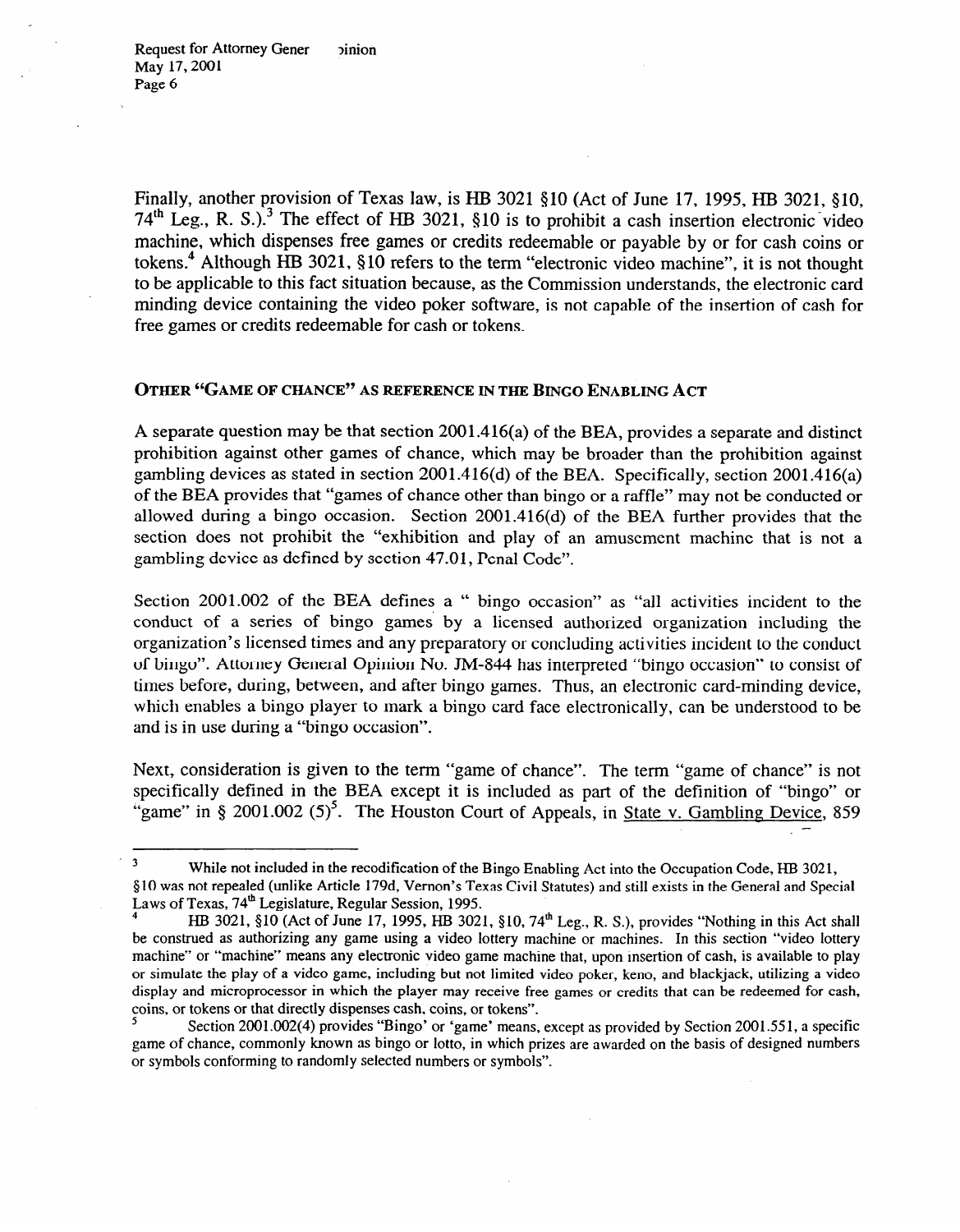S.W.2d 519 (Tex.App.-Hous. [l Dist.] 1993), discussed at length the meaning of "chance" in the context of a game of "bulldozer" which is within a category of amusement games known as "pusher machines" or "penny falls". The question addressed was whether the definition of a "gambling device" which included the phrase "the award of which is determined by chance, even though accompanied by some skill" was unconstitutionally vague because there was no specificity on the degree of chance and skill required. The court determined that the degree of skill and chance did not have to be specifically delineated, so long as some degree of chance was involved. Thus, the outcome is determined by chance when a player through the exercise of skill alone cannot control the outcome of any game.

The video poker games included in the bingo card-minding devices, has the same element of chance in other poker games, but for the computer generated optics. The outcome of any one hand is a mixture of skill and chance in that the skillful player will know which cards to keep and which to discard.

Notwithstanding that a video poker game may be a "game" and involve some "chance", the issue remains whether the bingo card-minding devices containing the video poker game must award prizes to constitute a "game of chance" within the context of the BEA. The Commission can not find any authority on point. In State v. Gambling Device, id. at 524, the court cited the oftrepeated rule that "gambling activities are, traditionally, those activities that involve the elements of consideration, chance, and profit". Therefore, even though the electronic bingo card-minding device containing the video poker game, as presented in these facts, does not award any prizes, the question remains whether it is included in the "other game of chance" prohibition of the BEA.

## QUESTIONS PRESENTED

Specifically, the Commission's questions are as follows:

- (1) Does the Charitable Bingo Operations Division's statutory responsibility to regulate bingo extend to the allowance or disallowance of the installation of additional software on an electronic card-minding device, such as the installation of a video poker game, when such software is not related to the game of bingo?
- (2) Is the proposed video poker game included as part of the additional software on the electronic card-minding device, a device that is included in the definition of a "gambling device" within the meaning of the Texas Penal Code and/or the Bingo Enabling Act and is not otherwise subject to the "amusement device" exception? If so, then what effect does this determination have on the authority of the Charitable Bingo Operations Division to regulate bingo?